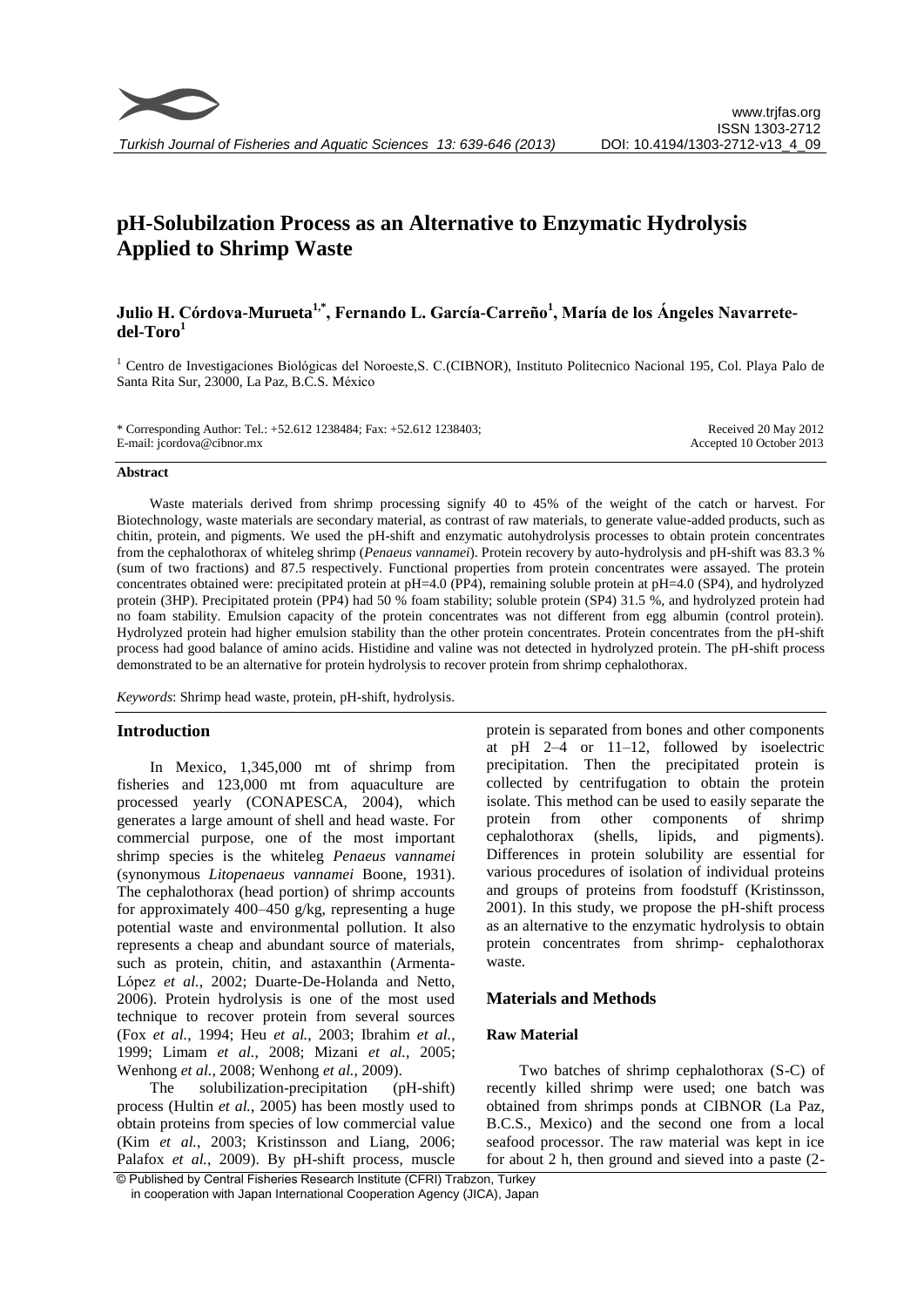mm mesh, Retsch/Brinkmann grinder, Westbury, NY), and then stored at –20°C until used.

# **Biochemical Analysis**

Protein content was analyzed with a nitrogen analyzer (FP-528, Leco, St. Joseph, MI); EDTA (95.7 mg/g N) was used as the standard with a Kjeldahl conversion factor of 6.25. The protein content of S-C paste was calculated by subtracting from the total nitrogen in the sample the nitrogen content in chitin, according to the following equation:  $P = 6.25(N_T N_{CH}$ ), where *P* is the protein content in S-C paste,  $N_T$ is the total nitrogen in the sample and  $N_{CH}$  is the nitrogen content of the chitin present in the sample.

The chitin content in the S-C paste was measured by the method of Synowiecki, [\(Mizani](#page-7-2) *et al.*[, 2005\)](#page-7-2). Moisture, ash, and lipids of the S-C paste were determined by standard methods.[\(AOAC, 1995\)](#page-6-5) Freeze-dried samples were used for preparing amino acid profiles by pre-column fluorescence derivatization using *o*-phthalaldehyde and high performance liquid chromatography as described in Vázquez-Ortiz *et al.* [\(1995\)](#page-7-10).

#### **Protein Solubility Curve**

Thirty grams of S-C paste were mixed with 270 mL cold distilled water and homogenized for 20 s in a kitchen blender. Then, 11 subsamples from this homogenate were adjusted to pH values from 2 to 12 using 2 N HCl (0.005-0.170 ml/10 ml of homogenate) or 2 M NaOH (0.004-0.088 ml/10 ml of homogenate) and centrifuged for 20 min at 10,000×*g* at 4°C (Eppendorf 5804R centrifuge, Hamburg, Germany). Supernatant was recovered and assayed for quantitation of soluble protein by the Biuret method [\(Torten and Whitaker, 1964\)](#page-7-11). Based on the solubility curve pH=4.0 and pH=7.0 treatments were selected for pH-shift processing. This procedure was performed for the two S-C batches processed.

## **pH-Shift Processing**

For protein solubilization, three samples of 120 g S-C paste (from each batch) were mixed with 480 mL cold distilled water and kept at 2-4°C on an ice bath to prevent auto-hydrolysis; pH was then adjusted to 7.0 with 2 N HCl  $(-1.2 \text{ ml})$  and centrifuged at  $10,000\times g$  at  $4^{\circ}$ C for 20 min. The pellet was kept at 0°C. Soluble protein in the supernatant was assayed by the Biuret method. The soluble protein ratio was calculated by dividing the protein content in the supernatant by the protein content in the homogenate. Then, the pH of the supernatant was adjusted to pH 4.0 (precipitation point of most of the proteins in the homogenate) by adding  $2 \text{ N}$  HCl (~0.90 ml/100 ml supernatant) to precipitate the dissolved proteins. Then, the mixture was centrifuged at  $10,000 \times g$  at  $4^{\circ}$ C for 20 min. The sediment was recovered and the supernatant was assayed for protein quantification by the Biuret method. Prior to freeze-drying, the two recovered fractions were labeled, as follows: the precipitated protein (at pH 4.0), PP4; and the remaining soluble protein in the supernatant at pH 4.0 (SP4). The protein yield was calculated as the ratio of recovered protein for each fraction to the protein in the raw material.

#### **Protein Recovery by Auto-Hydrolysis**

Endogen enzymes achieved auto-hydrolysis of the protein in the S-C paste. Three 500 ml samples of S-C paste from each batch, containing 20 g protein were stirred continuously with a propeller in a water bath at 50°C. The pH was adjusted and kept at 8.0 by adding 1 M NaOH during reaction [\(Córdova-Murueta](#page-6-6)  *et al.*[, 2003\)](#page-6-6). The degree of hydrolysis (DH%) was calculated according to equation: /1/

DH% = 100 ((*B N<sub>B</sub>*) (*1/a*) (*1/Mp*)(*1/h<sub>tot</sub>*)),  
\n
$$
\frac{1}{}
$$
\nWhere:  $N_B = 1.0$ ,  $1/\alpha = 1.13$ ,  $h_{tot} = 8.6$ 

After 25 min, the DH% reached 3 % (~5.0 mL 1 M NaOH added). The reaction was stopped by immediate cooling to 2-4°C on an ice bath and then centrifuged 20 min at  $10,000 \times g$  at  $4^{\circ}$ C. The supernatant was freeze-dried for further analysis and kept at –20°C.

#### **Analysis of Proteins by SDS-PAGE**

Protein in samples from auto-hydrolysis were analyzed by SDS-PAGE [\(Laemmli, 1970\)](#page-7-12) using a 7.5–15l% acrylamide gradient gel. Soluble proteins obtained by the pH-shift process at different values of pH were analyzed in 12% acrylamide gels. Samples were mixed (1:1) with loading buffer containing 0.125 M Tris-HCl pH=6.8, 4% SDS, 20% glycerol, 0.2 M dithiothreitol (DTT), and 0.02% bromophenol blue. The sample with buffer was heated for 5 min in a boiling water bath. Molecular weight standards were loaded into the same gel. Electrophoresis was done in a temperature-controlled (2°C) vertical electrophoresis device (SE 260, Hoefer, San Francisco, CA) at 15 mA per gel. After electrophoresis, gels were stained with a solution containing 0.5% (w/v) Commassie brilliant blue R 250, 40% (v/v) methanol and 7% acetic acid, for at least two h. Then gels were distained with 40% (v/v) and 7%  $(v/v)$  solution.

To evaluate the presence of proteolytic enzymes in the S-C before and after auto-hydrolysis and after freeze-drying, subsamples of the S-C paste were analyzed by substrate-SDS-PAGE [\(García-Carreño](#page-6-7) *et al.*[, 1993\)](#page-6-7) in 12 % acrylamide gels. Briefly, each sample was mixed with loading buffer (1:1) without DTT nor boiling and loaded into the gel. After electrophoresis, the gels were immersed in 3% (w/v)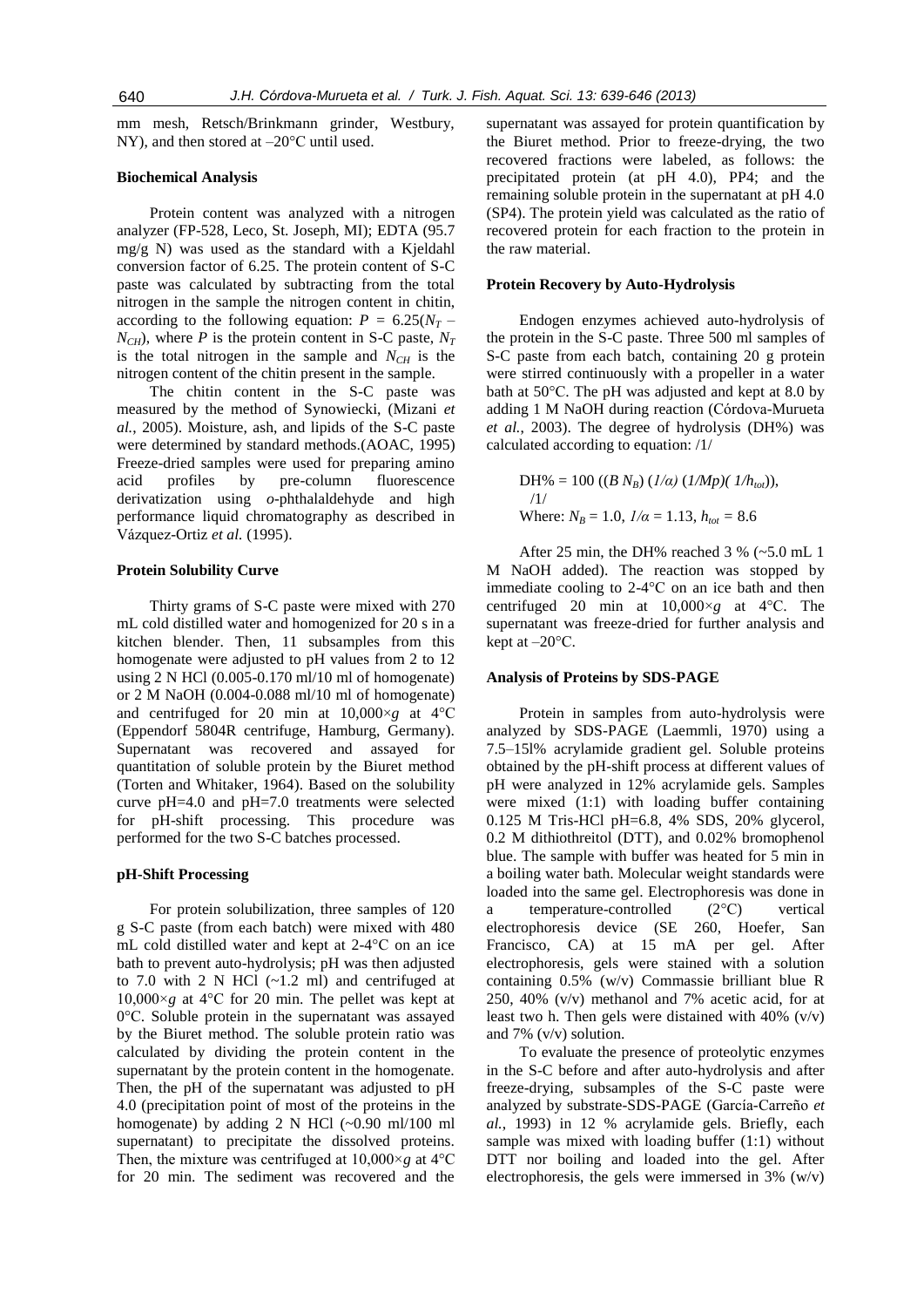casein as substrate in 50 mM Tris-HCl, pH 8, and incubated for 30 min at 4°C, then the temperature was raised at 25°C and maintained for 90 min. After incubation with the substrate gels were washed with distilled water and stained and distained as above. Clear bands over blue background revealed the presence of proteolytic enzymes.

#### **Functional Properties**

Foam capacity and foam stability were measured by the Rudin method [\(Wilde and Clark, 1996\)](#page-7-13) with a slight modification. Briefly, 40 ml of water solution containing 33 g/L protein was homogenized with a 44-mm diameter impeller at high speed for 1 min at 25°C. The foam and liquid volumes were recorded. Whippability was expressed as proportion of increased foam volume. Foaming stability was expressed as the proportion of the foam volume remaining after resting the sample for 60 min at 25°C. Egg albumin was used as control because of its known foaming capacity [\(Matringe](#page-7-14) *et al.*, 1999).

Emulsifying capacity was determined by slight modification of the method of Swift [\(Hill, 1996\)](#page-7-15). Briefly, 50 ml of the water solution containing 33 g/L protein was added to 7.75 ml (15.5 %) sunflower seed oil. The mixture was homogenized for 30 sec at high speed at 25°C with a 44-mm diameter impeller and then centrifuged for 5 min at  $5000 \times g$  at  $25^{\circ}$ C (Eppendorf 5804R). Emulsifying capacity was calculated as the ratio of the volume from the emulsion formed and the initial mixture. Emulsion stability of each sample was determined by heating the emulsion for 30 min at 80°C. Emulsion volume was measured before and after heating. Emulsion stability is expressed as a proportion of the remaining emulsifying capacity after the heating period. Egg albumin was used as control. All measurements of functional properties were done at pH=7.0 (maximum solubility).

#### **Statistical Analysis**

The data is expressed as mean values of triplicate samples  $(\pm S.D.)$ . One-way ANOVA with Tukey's Honestly Significant Difference (HSD) procedure was used to assess significant differences (P<0.05) with software Statgraphics Plus

# [\(STATGRAPHICS](#page-7-16)® , 2000).

# **Results and Discussion**

# **Proximate Composition and Amino Acid Content**

The chitin N present in the ground S-C of the both batches processed was almost 50 % of the total nitrogen. This data was useful for correctly quantifying protein content in ground S-C when the factor total  $N\times 6.25$  is used (Table 1). Protein in ground S-C (dry weight) was 29.3%. Protein content of the hydrolysate protein (3HP) was the highest, 71.5%, compared with the two fractions obtained from the pH-shift process (PP4 and SP4; Table 1). The total content of essential amino acids was 236, 335, and 221 mg/g protein for PP4, SP4, and 3HP treatments respectively. The remaining soluble protein at pH 4.0 (SP4) contained 29.5% more essential amino acids than the precipitated fraction (PP4) and 34% more essential amino acids than the (3HP) protein hydrolysate (Table 2).

The protein content of ground S-C was about half of the previously reported value for whiteleg shrimp *P. vannamei* S-C [\(Wenhong](#page-7-4) *et al.*, 2009), where the protein content was quantified from total  $N\times 6.25$ . In the present work, N content from chitin in the S-C accounted for  $~50\%$  of total nitrogen. This explains why we obtained lower protein values for shrimp cephalotorax waste than other authors.

The protein recovered from the ground cephalotorax was 83.3  $(\pm 06)/100$  g of protein for the auto-hydrolysis method and 87.5  $(\pm 2.0)$  g/100 protein for the pH-shift method. The yield for the pH-shift process was considered the sum of the PP4 and SP4 fractions. One hundred g (dry weight) of S-C paste contained 29.3 g protein, from this, auto-hydrolysis at pH 8.0 yielded 24.4 g (83.3%) and pH-shift yielded 25.6 g (87.5%), which is the sum of 10.8 g of the precipitate at pH 4 (PP4) and 14.8 g of the remaining soluble protein at pH 4.0 (SP4).

Auto-hydrolysis is a suitable method to solubilize/recover protein, but it is important to limit the hydrolysis extent on the raw material to get mid size peptides. An appropriate strategy to stop the enzymes action is also needed. SDS-PAGE of proteins from ground S-C sampled for 1 h of autohydrolysis showed that, at 25 min; 3% DH, peptides

**Table 1.** Proximate composition of cephalothorax from *Penaeus vannamei* and fractions obtained by pH-shift and autohydrolysis (g per 100 g dry matter). Mean values ( $\pm$  standard deviation) of triplicated samples from two different batches of ground S-C

|          | S-C            | PP4            | SP <sub>4</sub>          | 3HP                      |
|----------|----------------|----------------|--------------------------|--------------------------|
| Total N  | $9.5 \pm 0.02$ | $9.6 \pm 0.1$  | $10.9 \pm 0.2$           | $11.9 \pm 0.3$           |
| Chitin N | $4.8 \pm 0.1$  |                | $\overline{\phantom{0}}$ | $\overline{\phantom{0}}$ |
| Protein  | $29.3 \pm 0.5$ | $58.7 \pm 0.3$ | $67.9 \pm 0.2$           | $71.5 \pm 2$             |
| Lipids   | $14.9 \pm 0.2$ | $20.6 \pm 0.3$ | $0.34 \pm 0.07$          | <b>NM</b>                |
| Ash      | $14.5 \pm 0.2$ | $2.6 \pm 0.1$  | $17.3 \pm 0.3$           | <b>NM</b>                |

S-C = Ground shrimp cephalothorax; PP4 = precipitated protein at pH=4; SP4 = remaining soluble protein after precipitation at pH=4; 3HP = 3 % hydrolyzed protein. NM = not measured. \*Calculated as (total N – chitin N)  $\times$  6.25.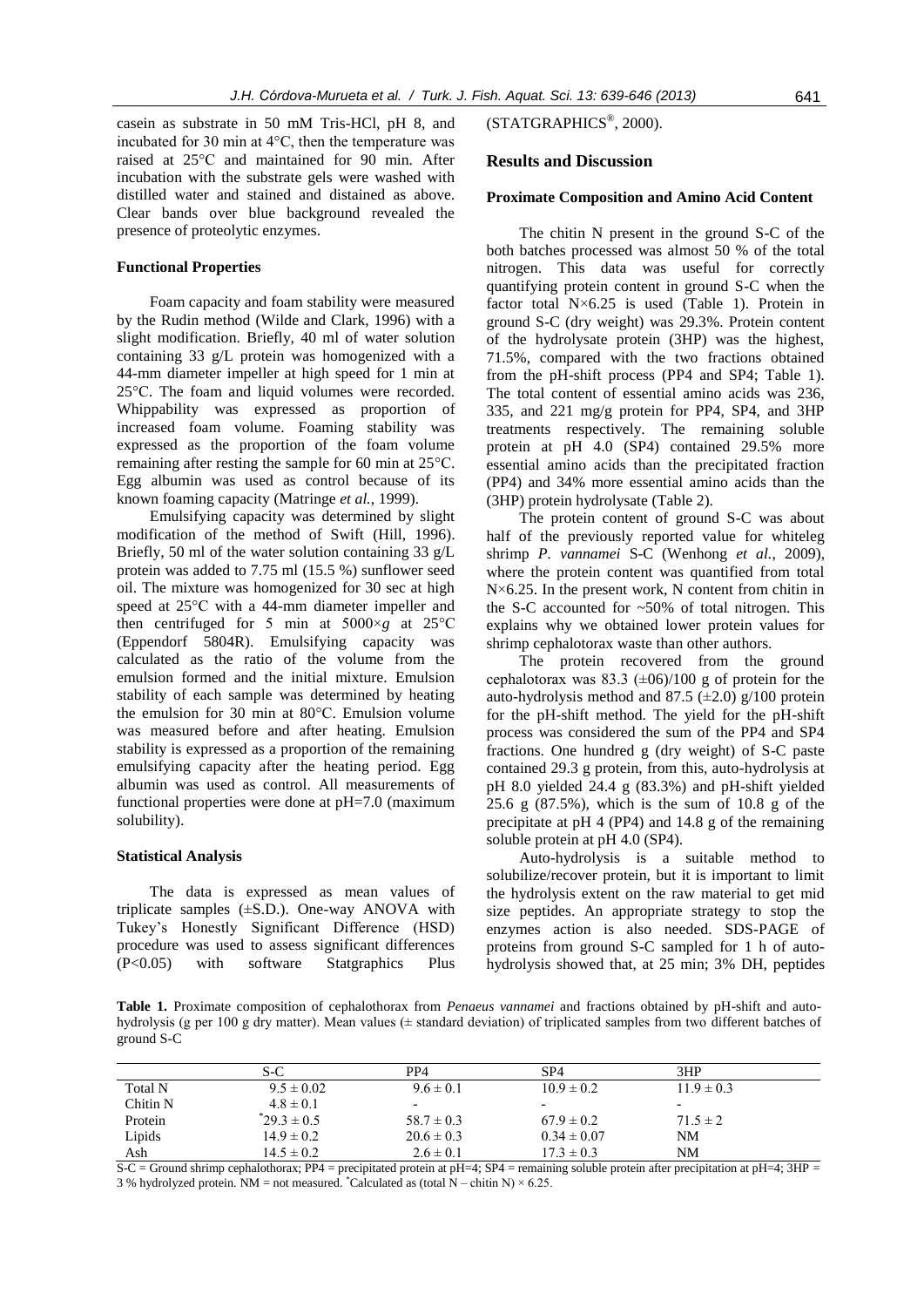>97 kDa diminished, and after 1 h other bands had diminished intensity and some new ones appeared, meaning that endogenous enzymes hydrolyzed some proteins from S-C (Figure 1).

The zymogram (Figure 2) showed that all enzymatic activity bands displayed in the sample previous to the auto-hydrolysis process remained after the re-suspension of the freeze-dried protein (Figure 2, lane 4), which means that if enzymes are not denatured, the hydrolysis will continue after rehydrating the freeze-dried protein hydrolysate (3HP).

#### **Protein Solubility and pH**

The pH value of maximum solubility of the raw material is the most important parameter to control when using the pH-shift process. This method is based on isoelectric precipitation of the proteins after being solubilized at either alkaline or acid pH [\(Kristinsson and Liang, 2006\)](#page-7-7). In this process, we obtained two fractions of proteins after precipitation because not all proteins from the ground S-C were precipitated at pH 4.0. The solubility of proteins from the ground S-C was the lowest at pH 4.0. One point of high solubility occurred at pH 2.0, but also at pH 7.0– 12.0 with no significant difference as observed in the solubility curve (Figure 3). These observations were supported by electrophoresis (Figure 4). Then pH 7.0 was selected for further processing. At pH 4.0, protein bands were detected in the electrophoresis gel. This observation support the fact that not all soluble proteins at pH 7 were precipitated when the pH was changed to 4.0.

Figure 5 shows the SDS-PAGE fractions of proteins obtained at the different pH values. Only in the precipitated proteins (PP4), proteins larger than 97 kDa were observed (lane 4). The myofibrilar proteins

**Table 2.** Side chain hydrophobicity and amino acid content of several proteins (expressed as mg/g protein)

| AA      | SdCh | ${}^{\ddagger}$ S-C | $*PP4$         | $\sqrt[4]{5P4}$ | ${}^{4}3HP$ |
|---------|------|---------------------|----------------|-----------------|-------------|
| $*$ His | 2.1  | 17                  | 8              | 16              | nd          |
| *Ile    | 12.4 | 67                  | 31             | 49              | 40          |
| *Leu    | 10.1 | 114                 | 55             | 84              | 57          |
| $*Lys$  | 6.2  | 137                 | 79             | 86              | 47          |
| *Phe    | 11.1 | 76                  | 33             | 55              | 46          |
| $*$ Thr | 1.8  | 62                  | 28             | 43              | 31          |
| *Val    | 7.0  | 4                   | $\overline{2}$ | 2               | nd          |
| Ala     | 3.1  | 118                 | 59             | 60              | 107         |
| Arg     | 3.1  | 93                  | 48             | 44              | 27          |
| Asp     | 2.2  | 153                 | 69             | 111             | 76          |
| Glu     | 2.3  | 218                 | 109            | 132             | 113         |
| Gly     | 0.0  | 108                 | 66             | 38              | 56          |
| Tyr     | 12.0 | 59                  | 26             | 42              | 24          |
| Pro     | 10.8 | 141                 | 84             | 54              | 94          |

† Side chain hydrophobicity as reported by Sikorski [\(2002\)](#page-7-17).

‡Explained in Table 1 foot note. \*Essential amino acids. AA = amino acids. nd = non detected.



**Figure 1.** SDS-PAGE of proteins from autohydrolysis of ground cephalotorax. GC = ground shrimp cephalotorax, M=molecular weight markers, lane numbers indicate hydrolysis time (in minutes) Doted box indicate the lane with protein at 3% degree of hydrolysis.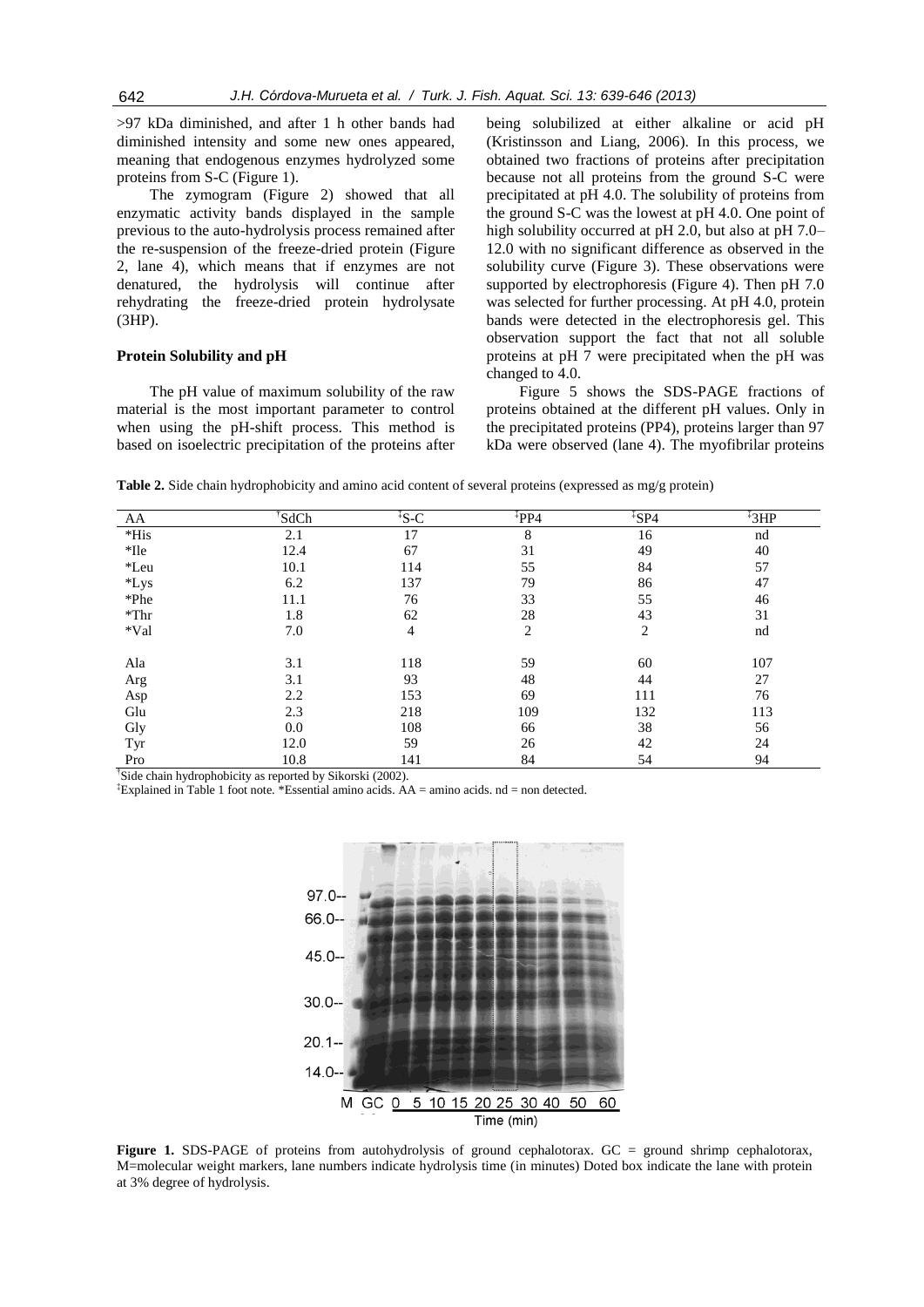

**Figure 2.** Zymograms of extracts from ground cephalotorax of whiteleg shrimp (*Penaeus vannamei*). Clear bands over dark background demonstrate the active enzymes. Lane 1) molecular weight markers; lane 2) enzymes before autohydrolysis; lane 3) enzymes after autohydrolysis, lane 4) enzymes after re-suspend the freeze-dried protein concentrate produced by autohydrolysis.



**Figure 3**. Effect of pH on solubility of proteins from ground cephalothorax of whiteleg shrimp (*Penaeus vannamei*). Different letters indicate significant differences (P<0.05, Tukey's HSD test).



**Figure 4.** Gradient 7% to 15% acrylamide SDS-PAGE of soluble proteins. Lane M) molecular weight markers; lanes 2, 4, 7 and 12) correspond to the respective pH value for protein solubilization.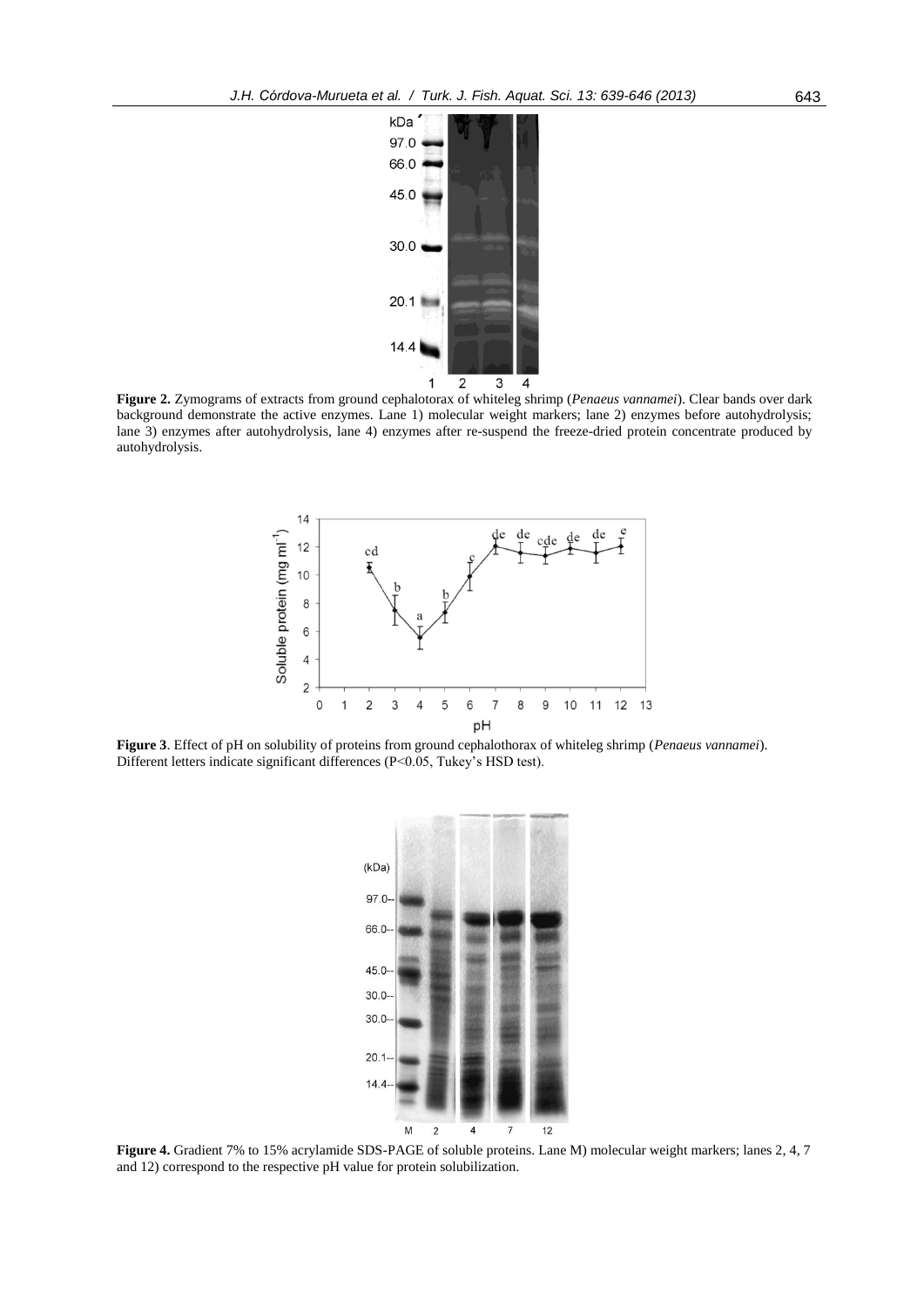were not clearly distinguished; they appear to be less abundant than sarcoplasmic proteins in the cephalothorax region of shrimp or might be partially hydrolyzed before processing. Sarcoplasmic proteins are mostly enzymes; which includes proteases. This phenomenon was observed in the two batches processed. In the raw S-C paste, there is a mixture of proteins having different isoelectric points; the solubilization curve (Figure 3) showed only the average solubility values of all the proteins in the homogenate and not all-soluble protein precipitated under this condition. Additionally, some food proteins do not precipitate at their isoelectric point and other precipitating strategies, such as increased ionic strength by adding salt are needed [\(Li-Chang, 1996\)](#page-7-18).

#### **Functional Properties**

The solubility of proteins is one of the most important parameters for protein functionality and as it was observed that the major solubility of proteins was at pH 7.0-12.0, we used pH 7.0 for functional properties evaluation. Also the hydrophobicity of amino acids contained in proteins is an important

factor for functional properties such as foaming and emulsion, but it is not possible to predict the conformation and behavior of a protein in solution on the basis of its average hydrophobicity because most hydrophobic amino acid residues of a globular protein are buried in the interior of the molecule, which gives the molecule a different surface hydrophobicity [\(Sikorski, 2002\)](#page-7-17). (Table 3). This observation could explain the lower emulsion capacity observed in the soluble protein at pH 4.0 (SP4) than in the precipitated fraction (PP4) (Table 3).

The precipitated protein (PP4) showed the same emulsion capacity as albumin (stability of 23.3 %). The soluble protein, at pH 4.0 (SP4), showed no difference in foaming capacity when compared to albumin, which makes it a candidate for food applications where foaming capacity is desirable. Also, there are applications where protein with low foaming capacity is needed, which make the hydrolyzed protein (3HP) concentrate a good candidate. Differences observed in the functional properties of the protein concentrates obtained demonstrate that the separation process is important to allow the selection of some fractions with particular



**Figure 5.** SDS-PAGE of proteins from ground cephalotorax (S-C) and the recovered fractions by the pH-shift method. Lane 1) molecular weight markers; lane 2) raw ground S-C; lane 3) S-C adjusted to pH 7.0; lane 4) precipitated proteins at pH 4 (PP4); lane 5) remaining soluble proteins at pH 4.0 (SP4).

**Table 3.** Functional properties of the recovered proteins (%)

| Protein         | <b>Emulsion capacity</b>   | <b>Emulsion stability</b>        | Foam forming capacity  | Foam stability         |
|-----------------|----------------------------|----------------------------------|------------------------|------------------------|
| $PP4^{\dagger}$ | $23.3^b (\pm 0.0)$         | $42.4^b (\pm 0)$                 | $105.5^a (\pm 1.9)$    | $50.0^{\circ} (\pm 0)$ |
| $SP4^{\dagger}$ | $20.0^a (\pm 1.1)$         | $30.0^{\circ}$ (± 4.6)           | $302.2^b \ (\pm 20.3)$ | $31.5^b (\pm 2.4)$     |
| $3HP^{\dagger}$ | $20.0^{\rm a} \ (\pm 0.1)$ | $80.0^{\circ}$ ( $\pm$ 0.3)      | $133.3^a (\pm 5.7)$    | $0.0^a (\pm 0)$        |
| Albumin         | $23.3^b \ (\pm 1.1)$       | $97.2^{\mathrm{d}}$ ( $\pm$ 4.8) | $286.6^b (\pm 20)$     | $75.6^d (\pm 5.1)$     |

Different letters in the same column indicate significant differences.

† PP4 = precipitated protein at pH=4; SP4 = remaining soluble protein after precipitation at pH=4; 3HP = 3 % hydrolyzed protein.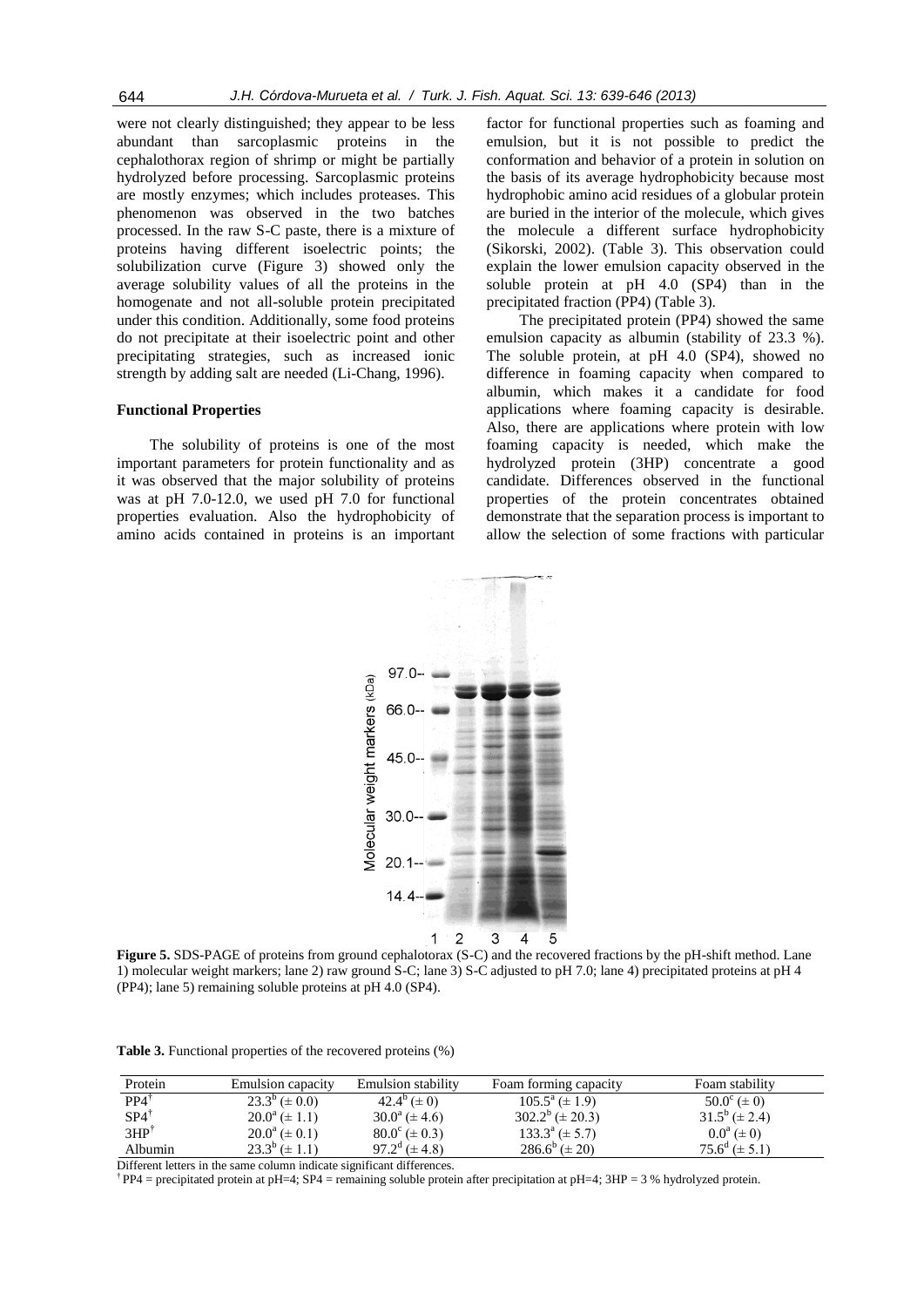properties.

The two separate fractions may be used based on differences in properties that can be advantageous as food supplements or additives and other value-added products. For example, the highest protein and essential amino acid content of the remaining soluble protein at pH 4.0 (SP4) could be attractive for food protein-enrichment. According to the data reported in Sikorsky [\(2002\)](#page-7-17) the protein in SP4 fraction contains more amino acids with hydrophobicity <7.0 (Table 2). The possible position of these amino acids (mainly Asp, Glu) on the surface of the folded proteins of this fraction may contributed to SP4 remained soluble at pH 4 [\(Trevino](#page-7-19) *et al.*, 2007). Solubility is an important quality for a protein concentrate intended for some food applications, such as beverages or gelling and emulsification. The solubility is an important feature for protein functionality and the solubility of proteins depends on the properties of the protein and solvent, pH, concentration and charge of other ions, and temperature [\(Sikorski, 2002\)](#page-7-17). Also differences in solubility of proteins are important to separate individual proteins or groups of proteins. The differences observed in the functional properties in the distinct protein concentrates are related to the extraction methods used.

Because the pH-shift process proceeds at low temperature, it is an attractive alternative for processing fishery by-products. This process also minimizes the potential damage produced by heat to proteins and unsaturated fatty acids when heat-based extraction methods are used. From the material obtained after solubilizing at pH 7, it should be easy to separates other components from the S-C, such as oils or shells concentrated in that fraction that were not processed in the present investigation.

The moderated auto-hydrolysis process is an alternative to get protein, but increased proteolysis or the use of high temperature to stop the hydrolysis reaction, can reduce the functional properties of the protein concentrate and promote the presence of bitter peptides [\(Kristinsson and Rasco, 2000\)](#page-7-20). If protein hydrolysates are freeze-dried, enzymes remain active; which can be advantageous, if adequately processed, for use as supplement in feeds. These enzymes if remain active in the digestive tract of the animals may enhance the digestion of feeds. Using DH% 3 on shrimp cephalothorax creates some desirable characteristics for the recovered protein. The extensive hydrolysis could yield bitter hydrolysates [\(Dauksas](#page-6-8) *et al.*, 2004; [Kristinsson and Rasco, 2000\)](#page-7-20). The pH-shift is a good choice because there is no need for heat and reaction stopping and separation of remaining components is easy.

#### **Conclusions**

Based in the amino acid profiles of the three protein concentrates, they are suitable for animal or human consumption.

Based on the statistical analysis, the pH-Shift method yielded more protein recovery from shrimp cephalotorax than the auto-hydrolysis method at the conditions tested in the present investigation. It could be considered as an alternative to recover protein from fisheries or aquaculture by-products. It is an easy and efficient method for protein recovery. The auto-hydrolysis is also a good method to recover proteins, but there are more variables to manage during the process, like temperature, time, and endogenous enzymatic activity among others. But also it is important to take into account the final use of the protein that will be recovered to select the most suitable method.

## **Acknowledgements**

We thank M.S. Cristy, N. Catzin-Yupit for technical work and Consejo Nacional de Ciencia y Tecnología of Mexico (CONACYT grant 11811).

# **References**

- <span id="page-6-5"></span>AOAC, 1995. Official methods of analysis of AOAC International. AOAC International, Arlington, VA, USA.
- <span id="page-6-1"></span>Armenta-López, R. and Guerrero, L.I., Huerta, S. 2002. Astaxanthin extraction from shrimp waste by lactic fermentation and enzymatic hydrolysis of the carotenoprotein complexsis. J. Food Sci., 67: 1002- 1006. doi: 10.1111/j.1365-2621.2002.tb09443.x
- <span id="page-6-0"></span>CONAPESCA, 2004. Statistical Year book of fisheries and aquaculture 2004 (In Spanish). CONAPESCA, Mazatlán, Sinaloa México.
- <span id="page-6-6"></span>Córdova-Murueta, J.H., Garcia-Carreño, F.L. and Navarrete-del-Toro, M.A. 2003. Digestive enzymes present in crustacean feces as a tool for biochemical, physiological, and ecological studies. J. Exp. Mar. Biol. Ecol., 297: 43-56. doi: 10.1016/S0022- 0981(03)00355-1
- <span id="page-6-8"></span>Dauksas, E., Slizyte, R., Rustad, T. and Storro, I. 2004. Bitterness in Fish Protein Hydrolysates and Methods for Removal. Journal of Aquatic Food Product Technology, 13: 101-114. doi: 10.1300/J030v13n02\_09
- <span id="page-6-2"></span>Duarte-De-Holanda, H. and Netto, F.M. 2006. Recovery of components from shrimp (*Xiphopenaeus kroyeri*) processing waste by enzymatic hydrolysis. J. Food Sci., 71: C298-C303. doi: 10.1111/j.1750- 3841.2006.00040.x
- <span id="page-6-3"></span>Fox, C.J., Blow, P., Brown, J.H. and Watson, I. 1994. The effect of various processing methods on the physical and biochemical properties of shrimp head meals and their utilization by juvenile *Penaeus monodon* Fab. Aquaculture, 122: 209-226. doi: 10.1016/0044- 8486(94)90511-8
- <span id="page-6-7"></span>García-Carreño, F.L., Dimes, N. and Haard, N. 1993. Substrate-gel electrophoresis for composition and molecular weight of proteinases or proteinaceous proteinase inhibitors. Anal. Biochem., 214: 65-69. doi: 10.1006/abio.1993.1457
- <span id="page-6-4"></span>Heu, M.S., Kim, J.S., Shahidi, F., Jeong, Y. and Jeon, Y.J. 2003. Extraction, fractionation and activity characteristics of proteases from shrimp processing